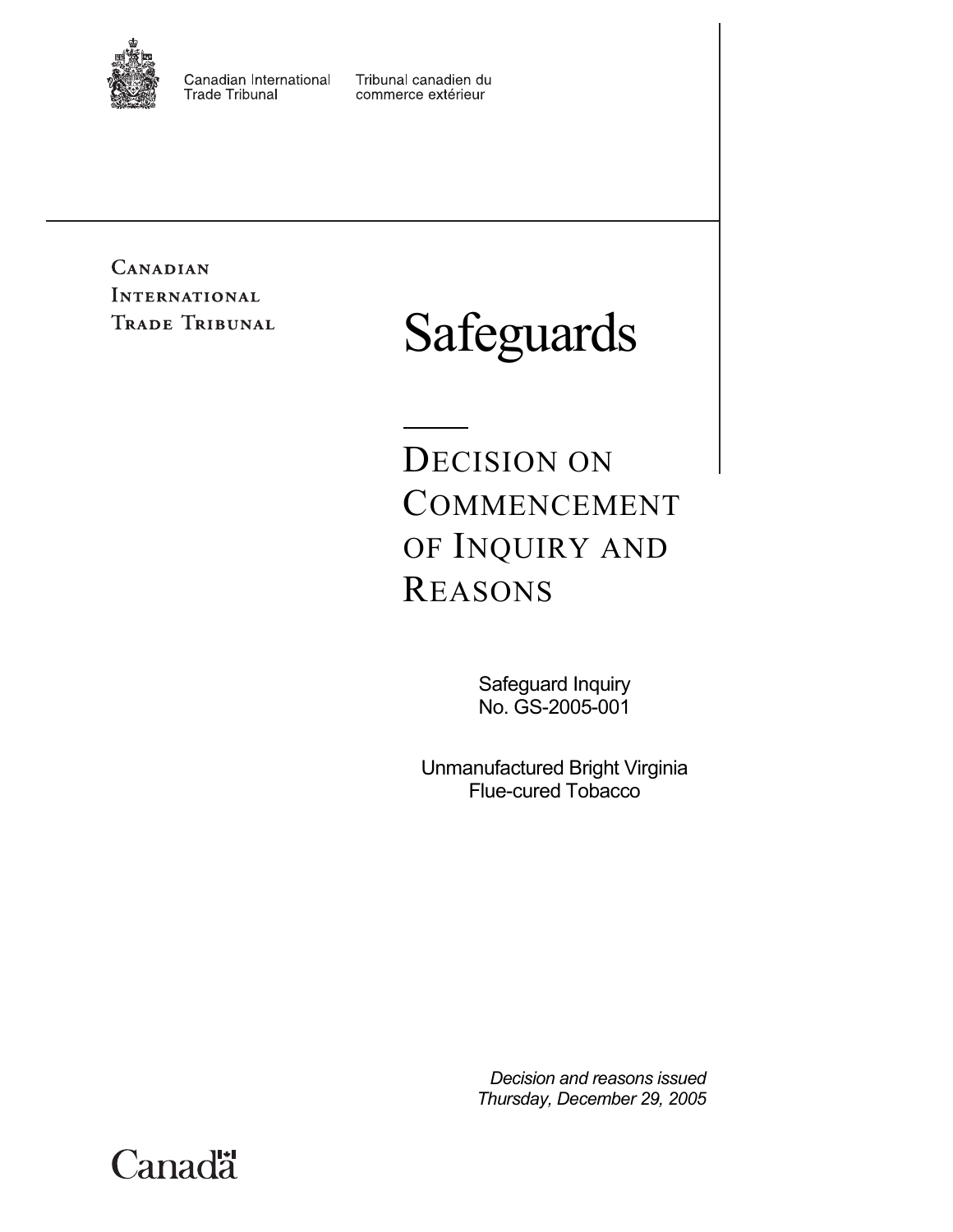# **TABLE OF CONTENTS**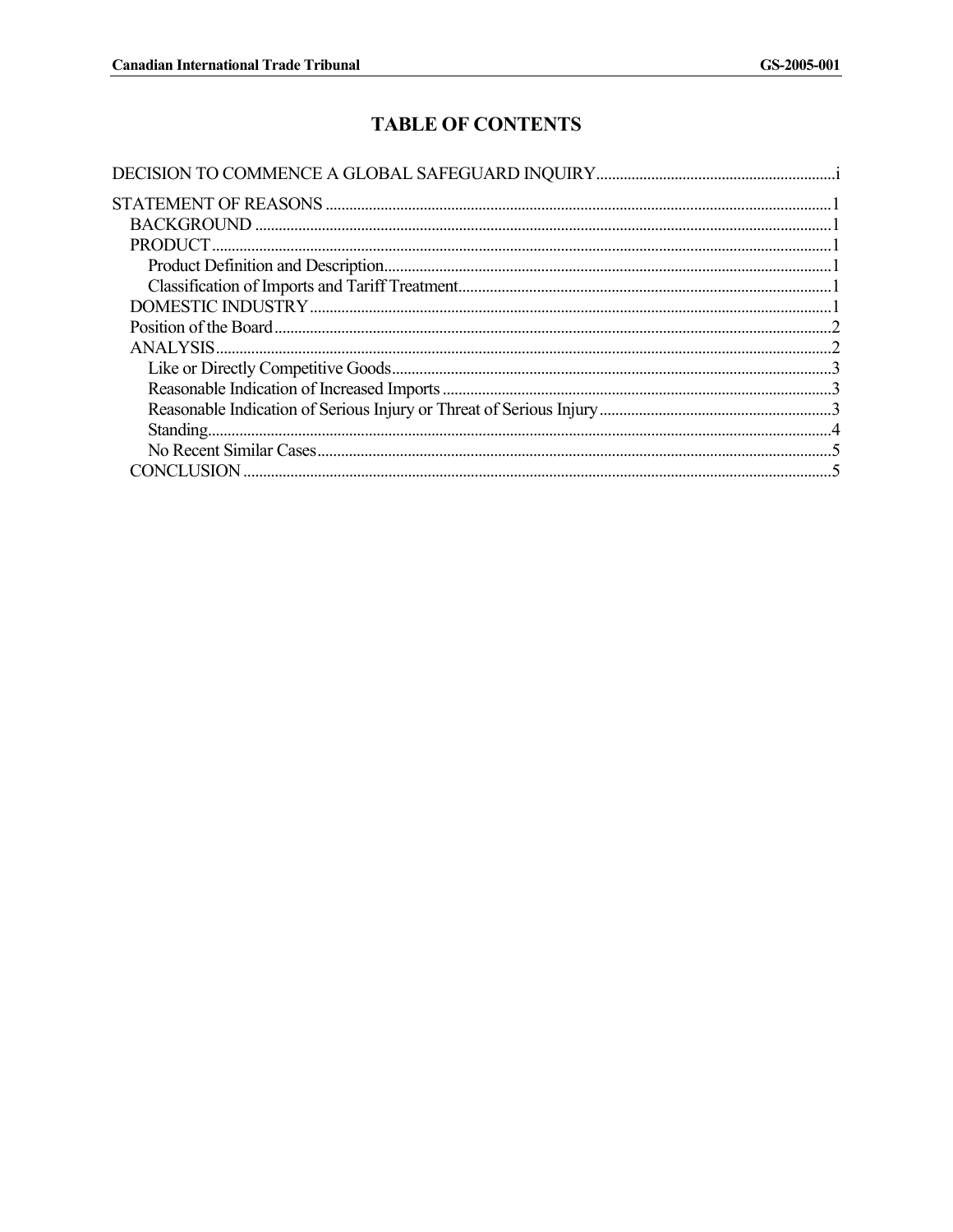IN THE MATTER OF a global safeguard inquiry, under subsection 26(1) of the *Canadian International Trade Tribunal Act*, respecting:

# **UNMANUFACTURED BRIGHT VIRGINIA FLUE-CURED TOBACCO**

# **DECISION TO COMMENCE A GLOBAL SAFEGUARD INQUIRY**

On October 17, 2005, pursuant to subsection 23(1) of the *Canadian International Trade Tribunal Act*, the Ontario Flue-Cured Tobacco Growers Marketing Board submitted a complaint requesting that the Canadian International Trade Tribunal initiate a global safeguard inquiry into the importation of unmanufactured bright Virginia flue-cured tobacco, whether stemmed or stripped, or partly or wholly stemmed/stripped, for use in the manufacture of cigarettes, tobacco sticks and other tobacco products.

On November 29, 2005, the Canadian International Trade Tribunal determined, pursuant to subsection 25(1) of the *Canadian International Trade Tribunal Act*, that the complaint was properly documented.

The Canadian International Trade Tribunal is satisfied that the relevant conditions listed in subsection 26(1) of the *Canadian International Trade Tribunal Act* have been met. Therefore, the Canadian International Trade Tribunal hereby commences an inquiry into the complaint.

> James A. Ogilvy James A. Ogilvy Presiding Member

Ellen Fry Ellen Fry Member

Elaine Feldman Elaine Feldman **Member** 

Hélène Nadeau Hélène Nadeau **Secretary**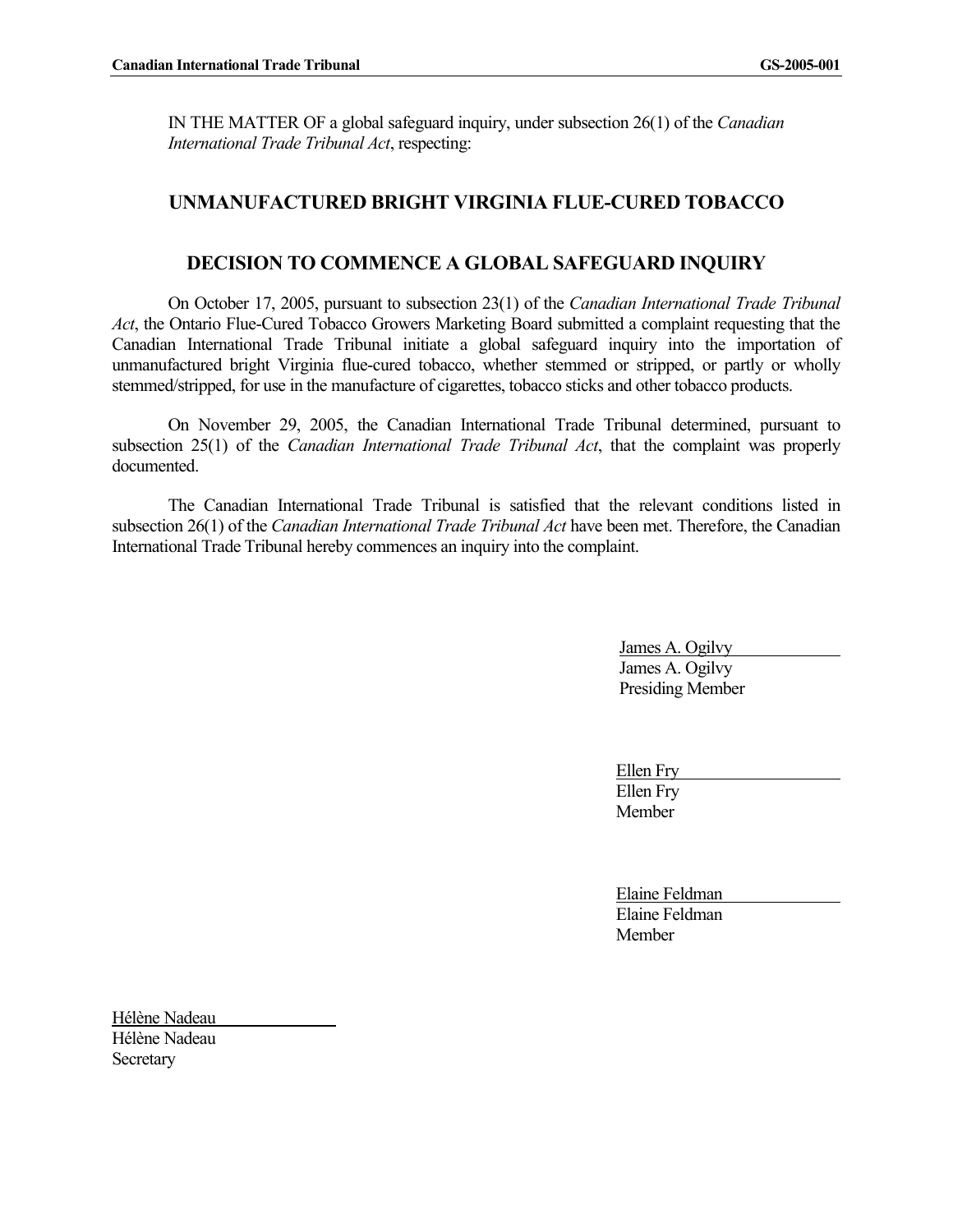Chief of Statistical Research: Shiu-Yeu Li

Research Officer: Pierre Gatto

Counsel for the Tribunal: Nick Covelli

Assistant Registrar: Gillian E. Burnett

Tribunal Members: James A. Ogilvy, Presiding Member Ellen Fry, Member Elaine Feldman, Member

Director of Research: Marie-France Dagenais

Roger Nassrallah

Please address all communications to: The Secretary Canadian International Trade Tribunal Standard Life Centre 333 Laurier Avenue West 15th Floor Ottawa, Ontario K1A 0G7 Telephone: (613) 993-3595

Fax: (613) 990-2439 E-mail: secretary@citt-tcce.gc.ca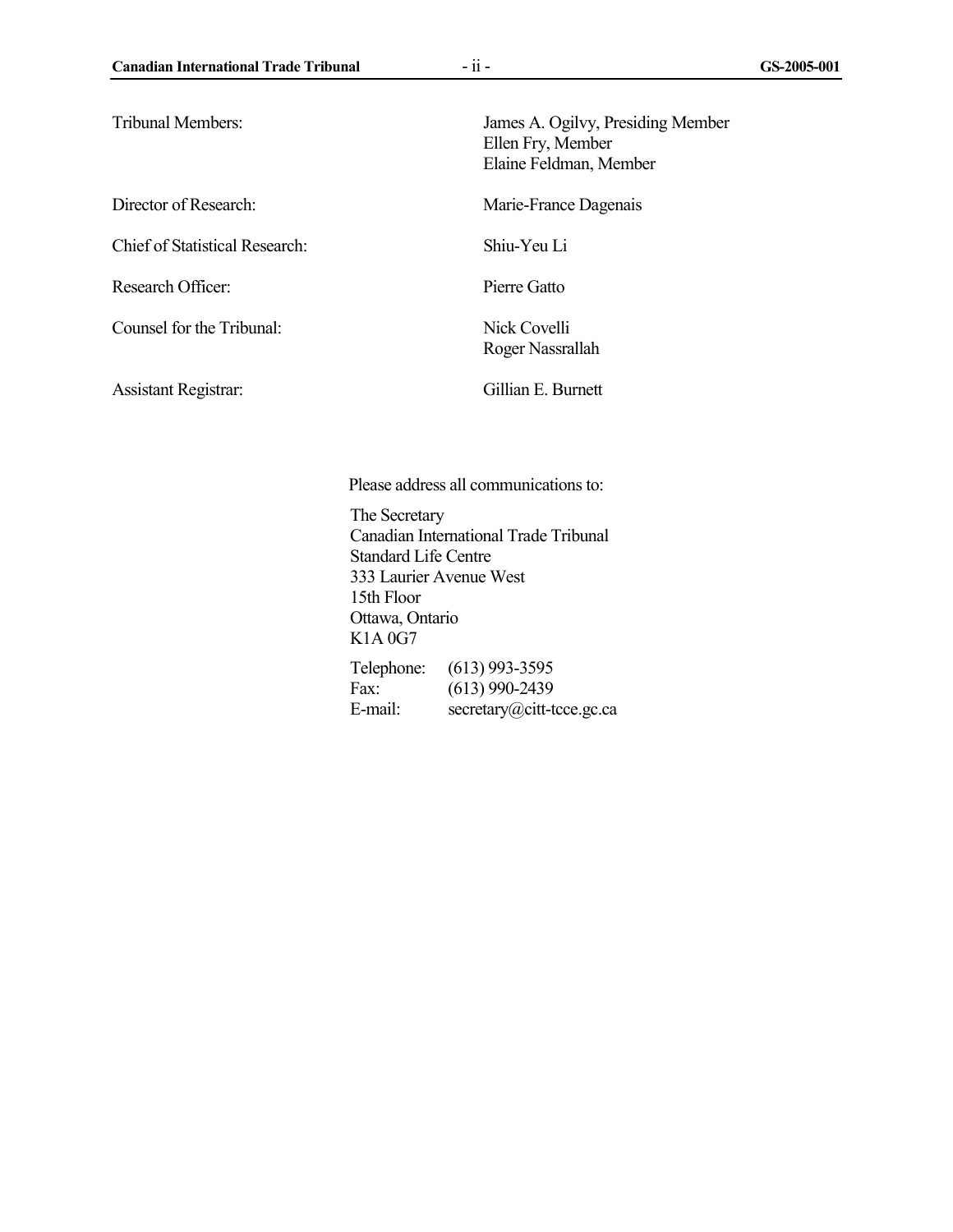# **STATEMENT OF REASONS**

#### **BACKGROUND**

1. On October 17, 2005, pursuant to subsection 23(1) of the *Canadian International Trade Tribunal*  Act<sup>1</sup>, the Ontario Flue-Cured Tobacco Growers Marketing Board (the Board) submitted a complaint to the Canadian International Trade Tribunal (the Tribunal) requesting that the Tribunal initiate a global safeguard inquiry into the importation of unmanufactured bright Virginia flue-cured tobacco, whether stemmed or stripped, or partly or wholly stemmed/stripped, for use in the manufacture of cigarettes, tobacco sticks and other tobacco products.

2. As part of its examination of the complaint to determine whether it was properly documented, the Tribunal requested, on November 7, 2005, pursuant to subsection 24(1) of the *CITT Act*, that the Board provide additional information. On November 8, 2005, the Board provided further information in response to the Tribunal's request.

3. Based on its examination of the complaint and the additional information provided by the Board, the Tribunal determined, pursuant to subsection 25(1) of the *CITT Act*, that the complaint was properly documented. A notice of receipt of a properly documented global safeguard complaint was issued on November 29, 2005, and was published in the December 10, 2005, edition of the *Canada Gazette*, Part I.

4. Pursuant to subsection 26(1) of the *CITT Act*, the Tribunal has decided to commence an inquiry into the complaint to determine whether the goods subject to the inquiry are being imported into Canada from all sources in such increased quantities and under such conditions as to be a principal cause of serious injury, or threat thereof, to domestic producers of like or directly competitive goods. Pursuant to subsection 26(2), the Tribunal will notify the Board and other interested parties of its decision to commence this inquiry. In addition, the Tribunal will send a copy of this decision and a copy of the public complaint and other relevant public information examined by the Tribunal to the Minister of Finance.

# **PRODUCT**

# **Product Definition and Description**

5. The product that is the subject of the complaint is unmanufactured bright Virginia flue-cured tobacco, whether stemmed or stripped, or partly or wholly stemmed/stripped, for use in the manufacture of cigarettes, tobacco sticks and other tobacco products (flue-cured tobacco).

#### **Classification of Imports and Tariff Treatment**

6. The subject imports are classified under classification Nos. 2401.10.99.10 and 2401.20.90.91 of the schedule to the *Customs Tariff*. 2

# **DOMESTIC INDUSTRY**

7. According to the complaint, the Canadian growers of flue-cured tobacco are the 638 members of the Board and one known grower located in Prince Edward Island. Quebec had 56 growers represented by the Office des producteurs de tabac jaune du Québec; however, the association has wrapped up operations,

 $\overline{a}$ 

<sup>1.</sup> R.S.C. 1985 (4th Supp.), c. 47 [*CITT Act*].

<sup>2.</sup> S.C. 1997, c. 36.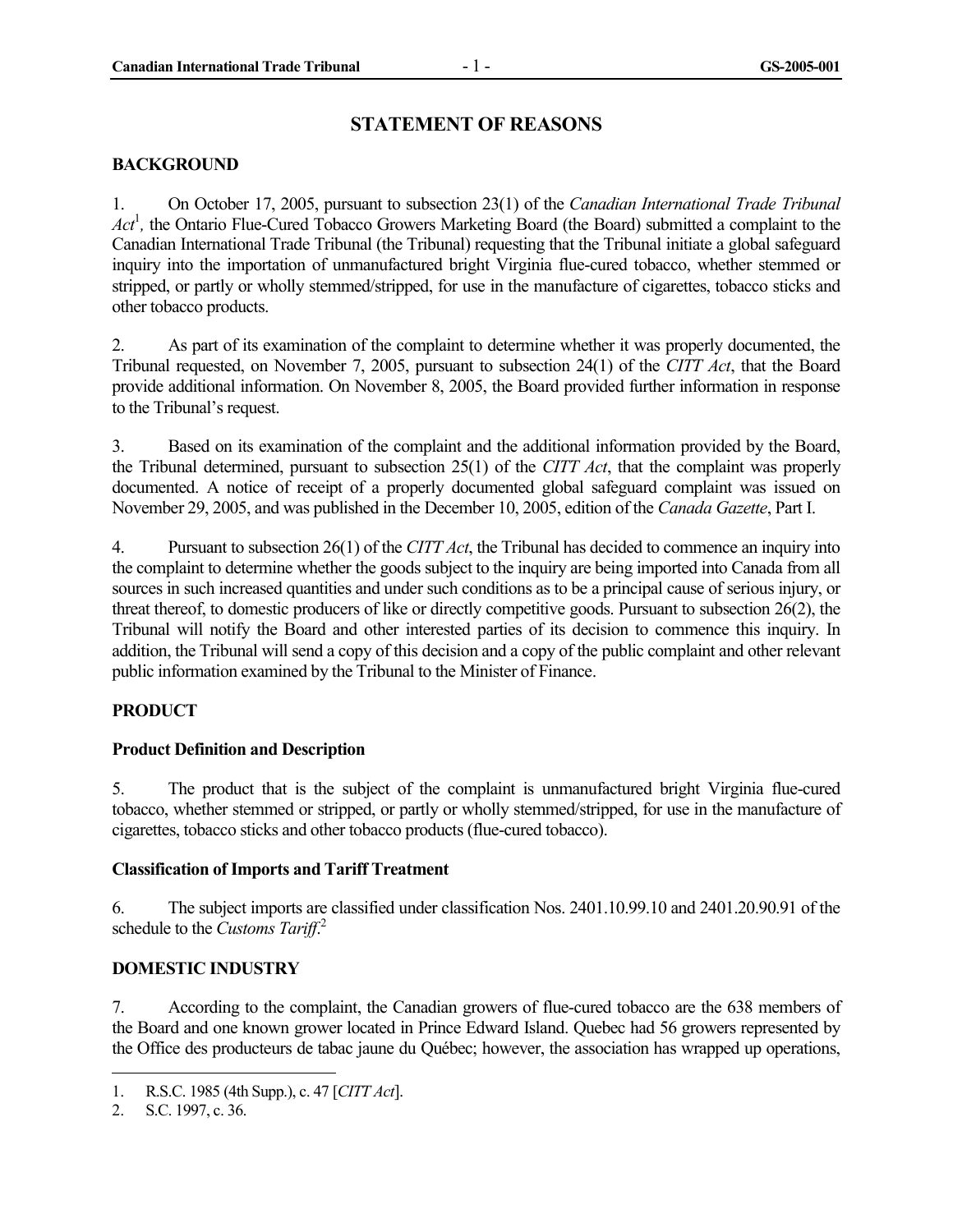and most Quebec growers have applied for transitional payments from the federal and Quebec governments to exit tobacco growing.

#### **Position of the Board**

8. This section outlines a number of key submissions made by the Board. It is not intended to be exhaustive.

9. The Board submitted that current members had accounted for the majority of the volume and value of domestic production of flue-cured tobacco every year since 1999 and that they produce goods that are like or directly competitive with the subject goods.

10. The Board alleged that the subject goods are being imported in such increased quantities and under such conditions as to cause or threaten to cause serious injury to domestic producers of like or directly competitive goods. It alleged that the increase has been rapid and recent.

11. The Board alleged that the high degree of substitutability between domestic and imported products, and the fact that import pricing has declined dramatically at the same time as Canadian export pricing has increased, supports its view that pricing levels are driving the rapid growth of imports in the Canadian market and the declining volume of sales from domestic production.

12. It is the Board's contention that the domestic industry is being seriously injured and faces further threat of serious injury through a decline in the number of growers and in the acreage planted, loss of market share, loss of sales volume, declining revenues, price suppression, price erosion, and a foreseeable and imminent threat of further reductions in production volumes, market share, gross margins and profitability.

13. In the alternative, the Board contended that one Canadian cigarette manufacturer's plans to increase its use of imported products pose a threat of serious injury.

#### **ANALYSIS**

14. Pursuant to subsection 26(1) of the *CITT Act*, the Tribunal is required to commence an inquiry into the complaint if it is satisfied that the following conditions are met:

(*a*) that the information provided by the complainant and any other information examined by the Tribunal disclose a reasonable indication that

 $(i)$  in the case of a complaint filed under subsection 23 $(1)$ , the goods that are the subject of the complaint are being imported in such increased quantities and under such conditions as to cause or threaten serious injury to domestic producers of like or directly competitive goods, . . .

(*b*) that the complaint is made by or on behalf of domestic producers who produce a major proportion of domestic production of the like or directly competitive goods; and . . .

(*c*) where an inquiry, except an inquiry under sections 30.21 to 30.25, in relation to like or directly competitive goods has been completed or terminated by the Tribunal under this Act during the twenty-four month period preceding the date of receipt of the complaint, that the circumstances are sufficiently different to warrant a new inquiry.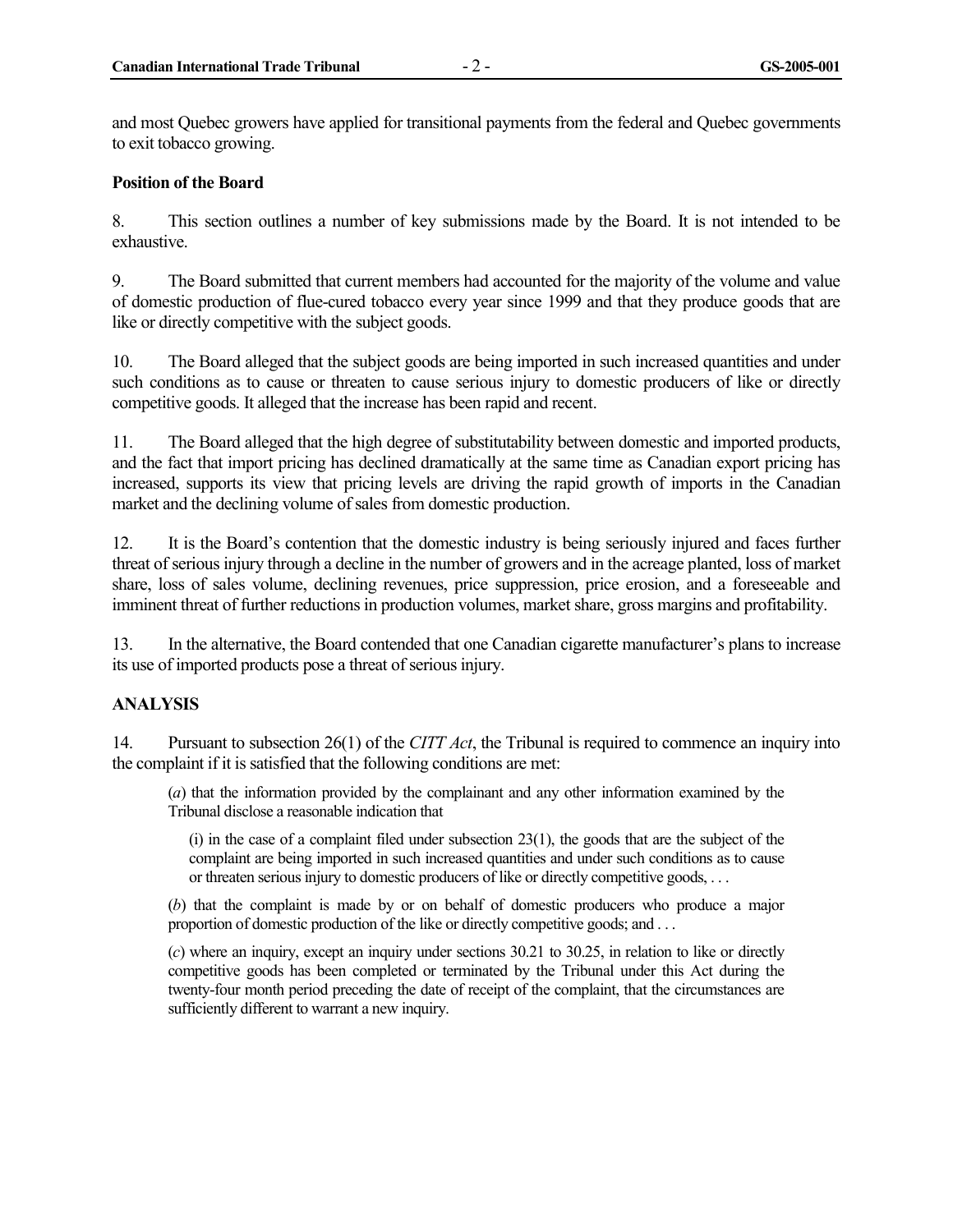#### **Like or Directly Competitive Goods**

15. The Tribunal's jurisdiction under subsection 26(1) of the *CITT Act* is to inquire into complaints concerning injury or threat of injury by imported goods to "domestic producers of like or directly competitive goods".

16. The Board submitted that flue-cured tobacco produced in Canada and the imported goods are identical, as the imported goods fall under tariff classifications that describe exactly the flue-cured tobacco grown in Canada, and are used for identical purposes.

17. The Board also submitted that while, due to its arrangements in Ontario, the methods used to market unmanufactured tobacco differ slightly from those used in other countries, all such products are marketed essentially through the same channels of distribution and have the same end uses.

18. In the alternative, the Board submitted that domestically grown flue-cured tobacco is directly competitive with the subject goods. It argued that both are purchased by Canadian manufacturers, are used exclusively for the production of cigarettes and, therefore, have similar characteristics.

19. Based on the foregoing submissions, the Tribunal finds that the goods of the domestic growers are like or directly competitive goods in relation to the subject imports.

#### **Reasonable Indication of Increased Imports**

20. Data obtained by the Tribunal from Statistics Canada, and aggregated on a fiscal year from June 1 to May 31 in order to coincide with the fiscal period of domestic growers, show that the subject imports increased from approximately 10.7 million green weight pounds for the fiscal year ending in 2001 to over 22.0 million green weight pounds for the fiscal year ending in 2005. Based on Statistics Canada data, the value of the subject imports increased from \$14.7 million for the fiscal year ending in 2001 to \$28.6 million for the fiscal year ending in 2005.

21. A significant increase in the subject imports was apparent for the fiscal year ending in 2005. In particular, the imports went from 14.3 million green weight pounds for the fiscal year ending in 2004 to 22.0 million green weight pounds for the fiscal year ending in 2005. This represents a 54 percent increase in the volume of subject imports for the fiscal year ending in 2005 over 2004.

22. In the Tribunal's view, the increase in imports was recent, sudden, sharp and significant and also appears to be ongoing.

# **Reasonable Indication of Serious Injury or Threat of Serious Injury**

23. The Tribunal reviewed data contained in the complaint concerning domestic production of like or directly competitive goods, including declines in the number of growers and in the acreage planted, loss of market share, loss of sales volume, declining revenues, price suppression and price erosion.

24. Between 2001 and 2005, while the subject imports increased, domestic production declined from 112.8 million green weight pounds for the fiscal year ending in 2001 to 90.4 million green weight pounds for the fiscal year ending in 2005. In addition, the acreage planted declined from 52,050 acres for the fiscal year ending in 2001 to 36,603 acres for the fiscal year ending in 2005.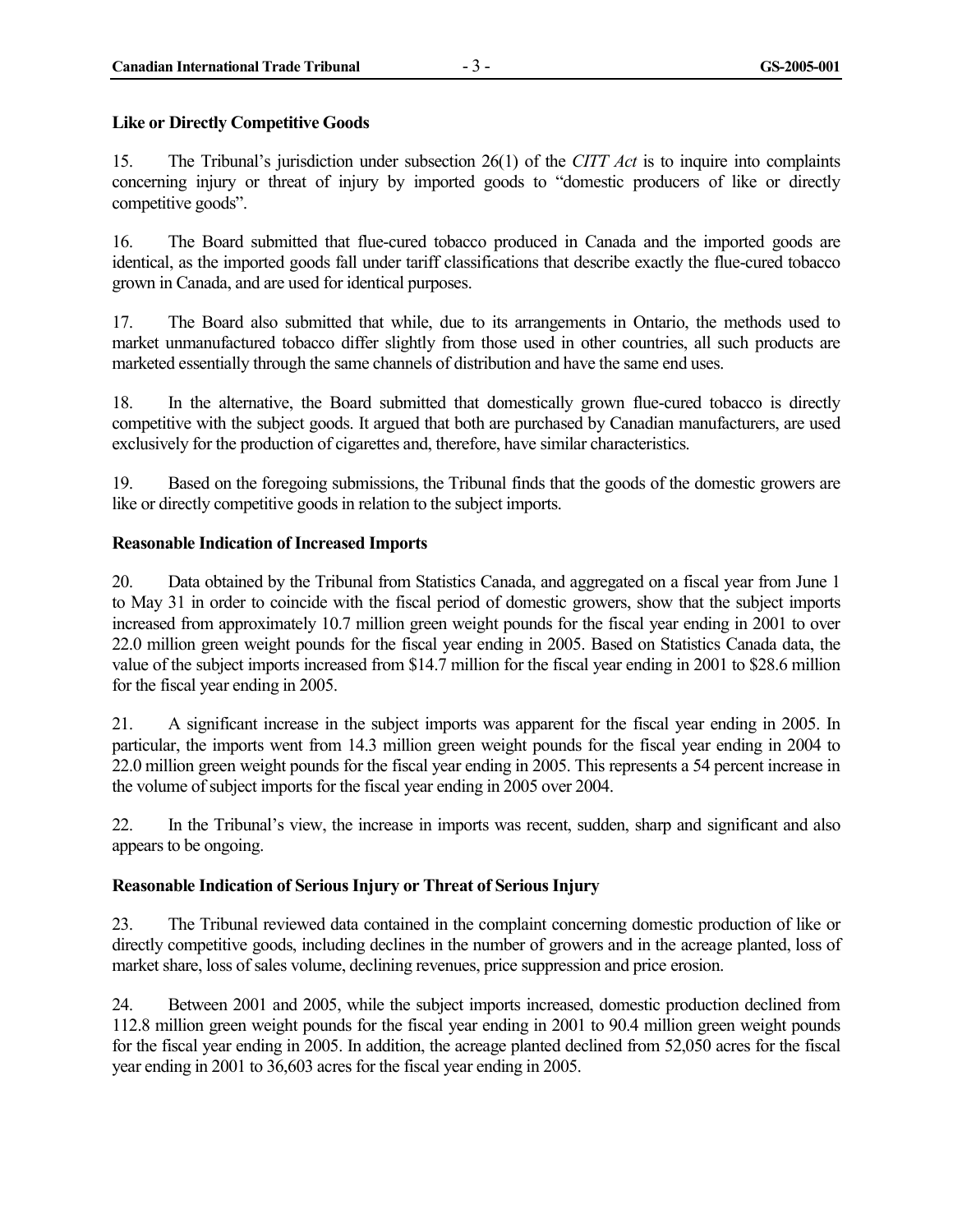25. Data submitted with the complaint demonstrate that the number of domestic growers declined from 999 for the fiscal year ending in 2001 to 752 for the fiscal year ending in 2005.

26. Data in the complaint and those obtained by the Tribunal from Statistics Canada (compiled on a fiscal year basis) indicate that the domestic growers' market share declined from 87 percent for the fiscal year ending in 2001 to 70 percent for the fiscal year ending in 2005. From fiscal year 2004 to fiscal year 2005 alone, there was a significant decrease in the domestic growers' market share, from 80 percent to 70 percent.

27. The average unit price of the subject imports was \$1.38 per green weight pound for the fiscal year ending in 2001, rising in the fiscal year ending in 2002 to \$1.78 per green weight pound, before ending at \$1.30 per green weight pound for the fiscal year ending in 2005. The complaint alleges that the consistently low unit price of the subject imports has prevented domestic growers from implementing significant price increases in order to offset their increasing costs of production. The Tribunal accepts, at face value, the Board's allegation that there were increases in the Board member growers' cost of production. Further evidence in the complaint shows that the net domestic guaranteed unit price per green weight pound for domestic sales increased slightly from \$2.69 for the fiscal year ending in 2001 to \$2.82 for the fiscal year ending in 2004. Since 2004, the unit price has been steadily declining. The net domestic guaranteed unit price for the fiscal year ending in 2005 was \$2.75 and has now been reduced to \$2.74 for the fiscal year ending in 2006. As such, the evidence shows that domestic prices were suppressed from 2001 to 2005.

28. The evidence in the complaint also shows that the domestic industry has suffered reduced gross revenues. Between 2001 and 2005, Board member growers experienced declines in revenues from \$237 million for the fiscal year ending in 2001 to \$187 million for the fiscal year ending in 2005.

29. As indicated above, the information available to the Tribunal demonstrates that there was a significant increase in the subject imports from 2001 to 2005. The evidence also shows decreased domestic production and market share, reduced revenues, and price suppression during the same period.

30. The evidence indicates that the increase in imports from the fiscal year ending in 2001 to the fiscal year ending in 2005 had an adverse impact on domestic production during the same period. Given that the subject imports increased more sharply in the first nine calendar months of 2005 in comparison with the same period in 2004, and given that domestic production for domestic sales is expected to remain constant for the current crop year, it is reasonable to conclude that this recent increase has an impact on domestic production no less adverse than the increase from the fiscal year ending in 2001 to the fiscal year ending in 2005.

31. Accordingly, the Tribunal is satisfied that there is a reasonable indication that the subject goods are being imported in such increased quantities and under such conditions as to cause or threaten to cause serious injury to domestic producers of like or directly competitive goods.

# **Standing**

32. Pursuant to paragraph 26(1)(*b*) of the *CITT Act*, the Tribunal must be satisfied that the growers represented by the Board account for a major proportion of domestic production of the like or directly competitive goods. Information in the complaint indicates that the volume of flue-cured tobacco production accounted for by the Board member growers that supported the complaint is well over 50 percent.